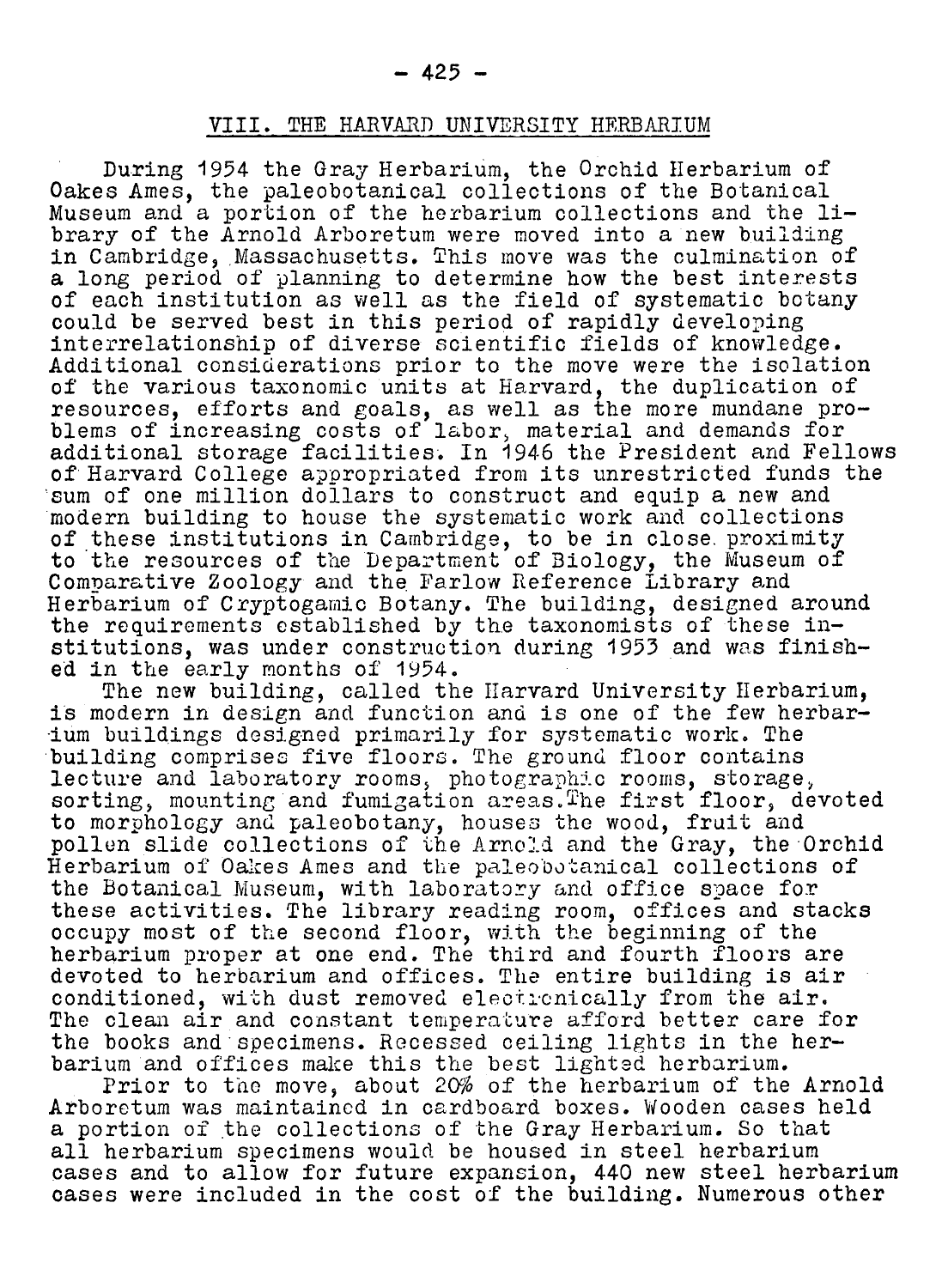items desired by the taxonomists who will work in the building were also acquired. These include individually desired office equipment featuring wall sorting racks of <sup>24</sup> compartments, specially designed laboratory benches and equipment such as microscopes (compound, phase and dissecting), warming trays, microscopes (compound, phase and dissecting), warming trays,<br>drawing tables, dictation recorders and transcribers, and many arawing tables, dictation recorders and transcribers, and many<br>other items. For the library, new shelving, files and map cases allow proper housing of books, manuscripts and maps. An attempt was made to anticipate all needs for scientific research and seven months of occupancy has produced few desires overlooked in the original planning.

During April and May of <sup>1954</sup> the Gray Herbarium was completely moved from its former location on Garden Street into the new herbarium building at <sup>22</sup> Divinity Avenue in Cambridge. In June and July the Arboretum herbarium and library were reorganized and the non-horticultural portions were moved from Jamaica Plain to Cambridge. The Orchid Herbarium of Oakes Ames was likewise moved from its former basement quarters on Oxford Street to <sup>a</sup> well-lighted first floor room in the new building.

Extensive alterations were completed during the summer at the Administration Building of the Arnold Arboretum in Jamaica Plain. That building now houses in newly improved and redecorriain. That building now houses in hewly improved and rede<br>ated quarters a complete headquarters for horticultural re ated quarters a complete headquarters for horticultural reherbarium of some 100.000 sheets representing taxa in cultivation and supported by specimens of spontaneous taxa for satisfactory coverage of any group is housed in 97 steel herbarium cases with room for expansion. <sup>A</sup> new first floor library shelves <sup>8000</sup> volumes, including reference works, folio volumes and periodicals dealing with horticultural subjects. Offices for the director and the horticulturist open off the new library. <sup>A</sup> large lecture-demonstration hall is available for the first time for class work, garden club meetings and displays of plant materials. Provisions have been established for the transfer of books or specimens from Jamaica Plain to Cambridge or vice versa, as need arises. There is sufficient movement of the staff members of the Arnold Arboretum between locations so that <sup>a</sup> request for materials on loan or permanent transfer to or from either herbarium or library is readily expedited.

In Cambridge the proximity and ready availability of the libraries and collections of the Arnold Arboretum and the Gray Herbarium in one building now both complement and supplement each other. Each organization, however, has retained its identity. Dr Reed Rollins is the director of the Gray Herbarium and is Asa Gray Professor of Botany. Dr Richard Howard is the director of the Arnold Arboretum and is Arnold Professor of Botany. Dr C.E. Kobuski has been appointed curator of both the Arnold Arboretum and the Gray Herbarium. Requests for loans